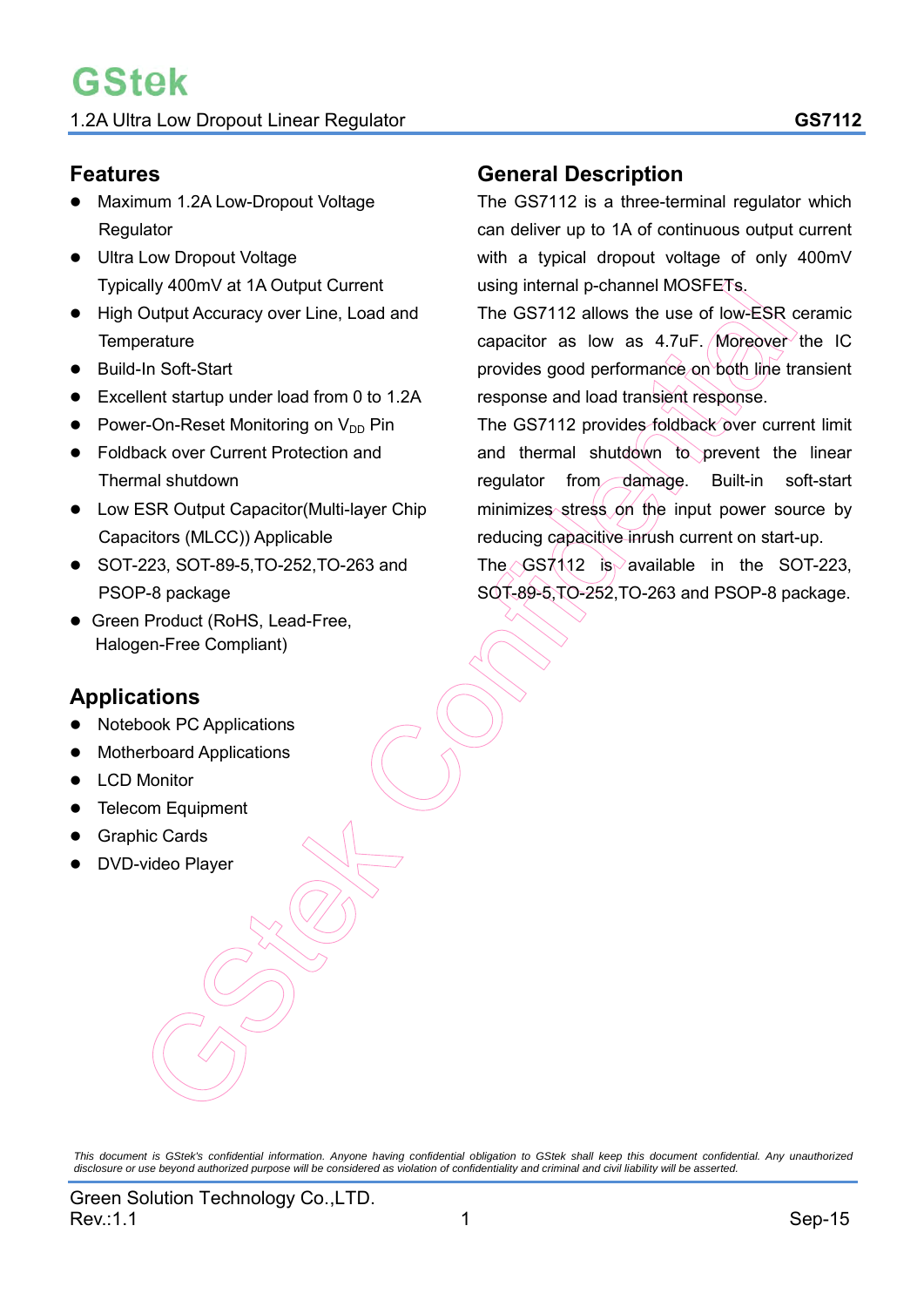# **Typical Application**



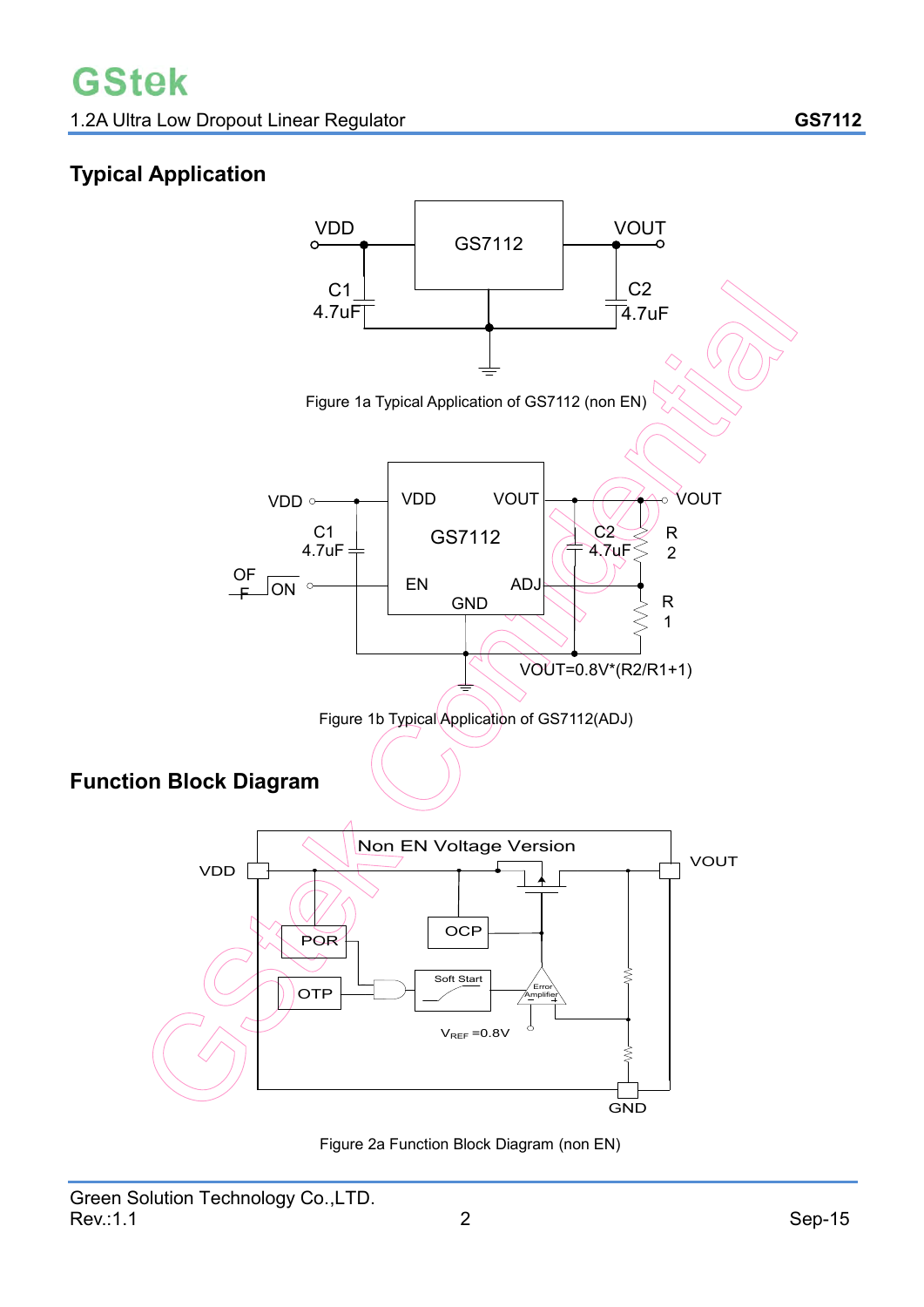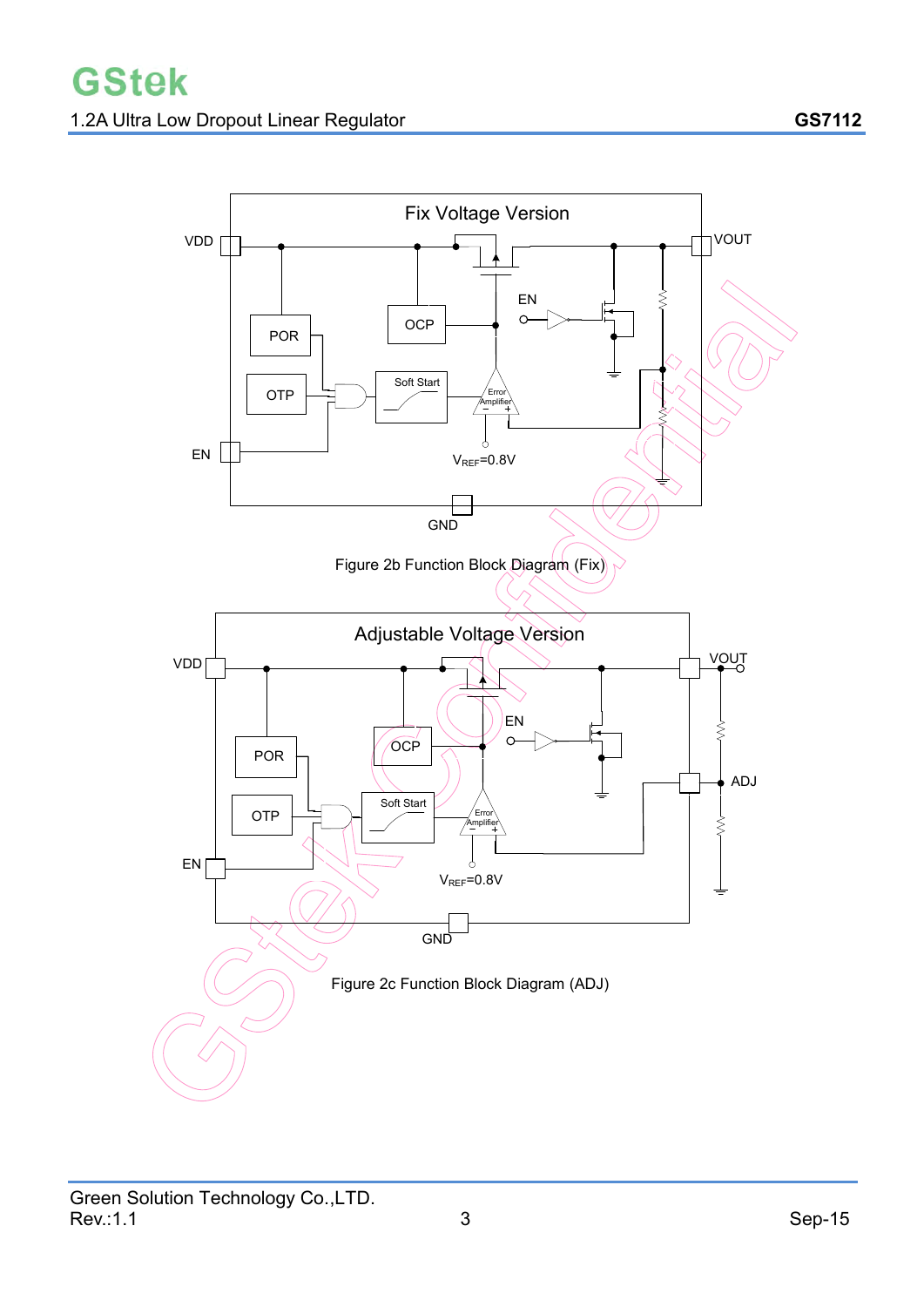# **Pin Configuration**

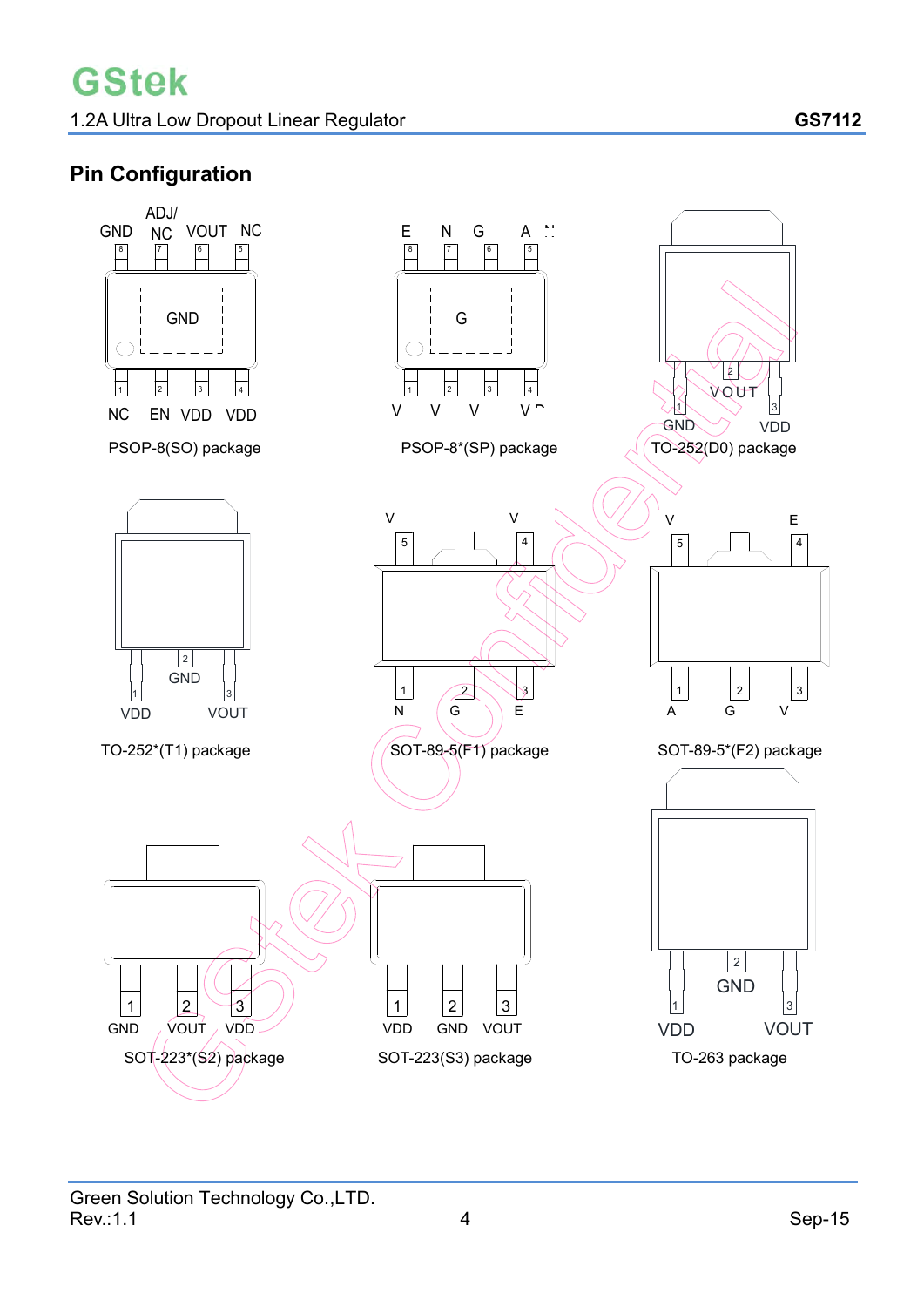# **Pin Descriptions**

| No.            |                |                |                            |                |                |              | <b>Name</b>    | I/O         | <b>Description</b> |                   |
|----------------|----------------|----------------|----------------------------|----------------|----------------|--------------|----------------|-------------|--------------------|-------------------|
| SOT-223*       |                |                | SOT-223 SOT-89-5 SOT-89-5* | PSOP-8         | PSOP-8*        | TO-252       | TO-252*/       |             | type               |                   |
|                |                |                |                            |                |                |              | TO-263         |             |                    |                   |
| 1              | $\overline{2}$ | $\overline{2}$ | $\overline{2}$             | 8              | $\,6$          | 1            | $\overline{2}$ | <b>GND</b>  | I/O                | Ground pin        |
| $\overline{2}$ | 3              | 5              | 3                          | $6\phantom{1}$ | $3 \cdot 4$    | 2            | $\mathfrak{S}$ | <b>VOUT</b> | Q                  | Output Voltage    |
| $\sqrt{3}$     | $\mathbf 1$    | 4              | 5                          | $3 \cdot 4$    | $1 \cdot 2$    | $\mathbf{3}$ | 1              | <b>VDD</b>  | Юk                 | Supply voltage    |
|                |                | 3              | $\overline{\mathbf{4}}$    | $\overline{2}$ | 8              |              |                | ΈW          |                    | Enable input      |
|                |                |                |                            |                |                |              |                |             |                    | (active high)     |
|                |                | 1              |                            | $1 \cdot 5$    | $\overline{7}$ |              |                | ŅС          |                    | Not connected     |
|                |                |                | 1                          | 7              | 5              |              |                | ADJ         |                    | Adjustable input. |
|                |                |                |                            |                |                |              |                |             |                    | Feedback pin      |
|                |                |                |                            |                |                |              |                |             |                    | connect to        |
|                |                |                |                            |                |                |              |                |             |                    | resistor divider. |

Green Solution Technology Co.,LTD.  $\,$  Rev.:1.1  $\,$  Sep-15  $\,$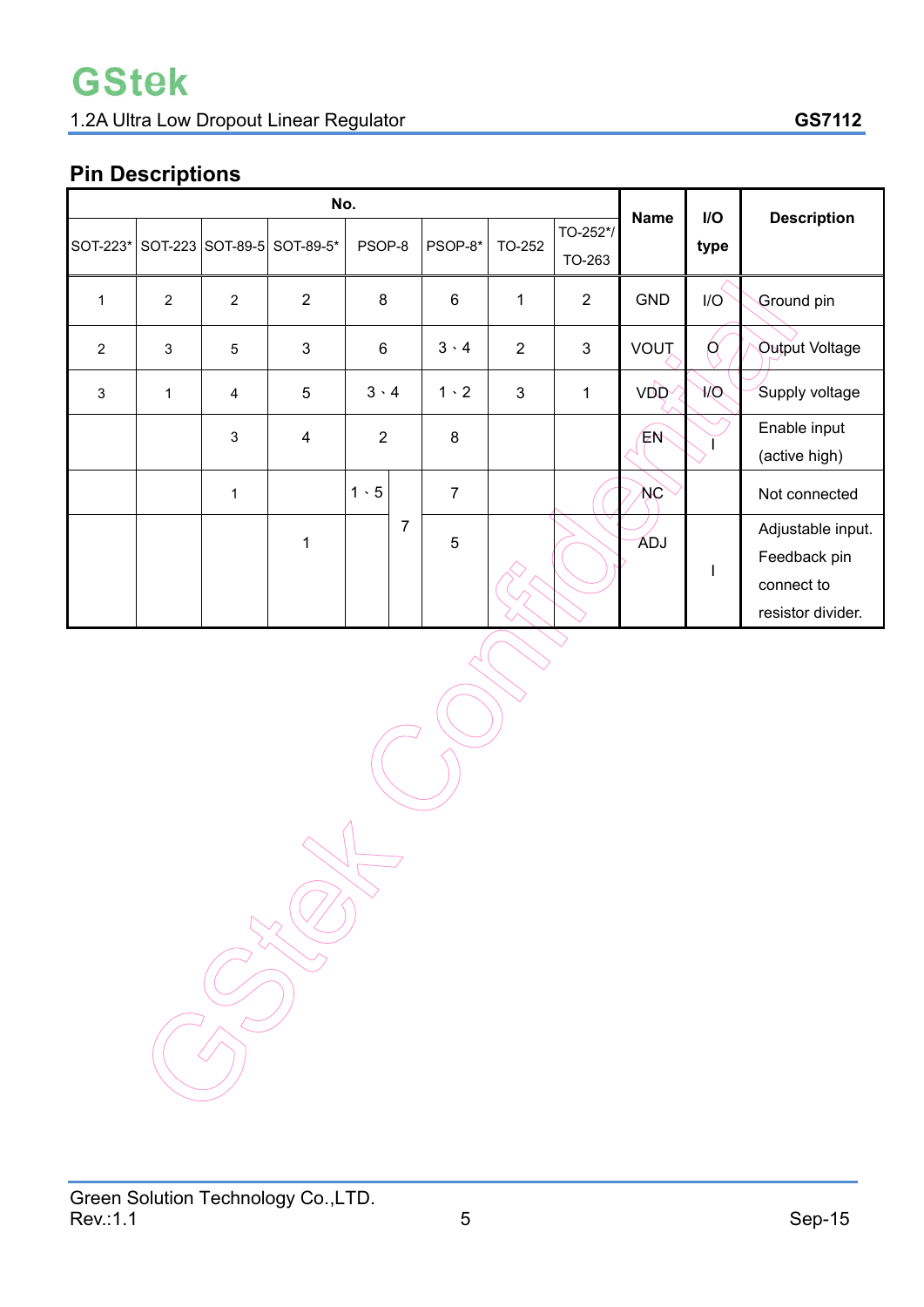# **Ordering Information**

| GS7112PP-XXX-R          |                                   |  |  |  |  |  |  |
|-------------------------|-----------------------------------|--|--|--|--|--|--|
|                         | $\blacktriangleright$ 3. Shipping |  |  |  |  |  |  |
| 1. Package $\leftarrow$ | > 2. Output Voltage               |  |  |  |  |  |  |
|                         |                                   |  |  |  |  |  |  |

| <b>No</b> | <b>Item</b>           | <b>Contents</b>                                                   |
|-----------|-----------------------|-------------------------------------------------------------------|
|           |                       | S2: SOT-223*                                                      |
|           |                       | S3: SOT-223                                                       |
|           |                       | F1: SOT-89-5                                                      |
|           |                       | F2: SOT-89-5*                                                     |
| 1         | Package               | SO:PSOP-8                                                         |
|           |                       | SP:PSOP-8*                                                        |
|           |                       | D0:TO-252                                                         |
|           |                       | T1:TO-252*                                                        |
|           |                       | TO:TO-263                                                         |
| 2         |                       | ADJ: 0.8V to 5.0V                                                 |
|           | <b>Output Voltage</b> | 2P5: 2.5V, 2P8: 2.8V, 285: 2.85V, 3P0: 3.0V, 3P3: 3.3V, 5P0: 5.0V |
| 3         | Shipping              | R: Tape & Reel, T: Tube                                           |

Example: GS7112 PSOP-8 3.3V Tape & Reel ordering information is "GS7112SO-3P3-R"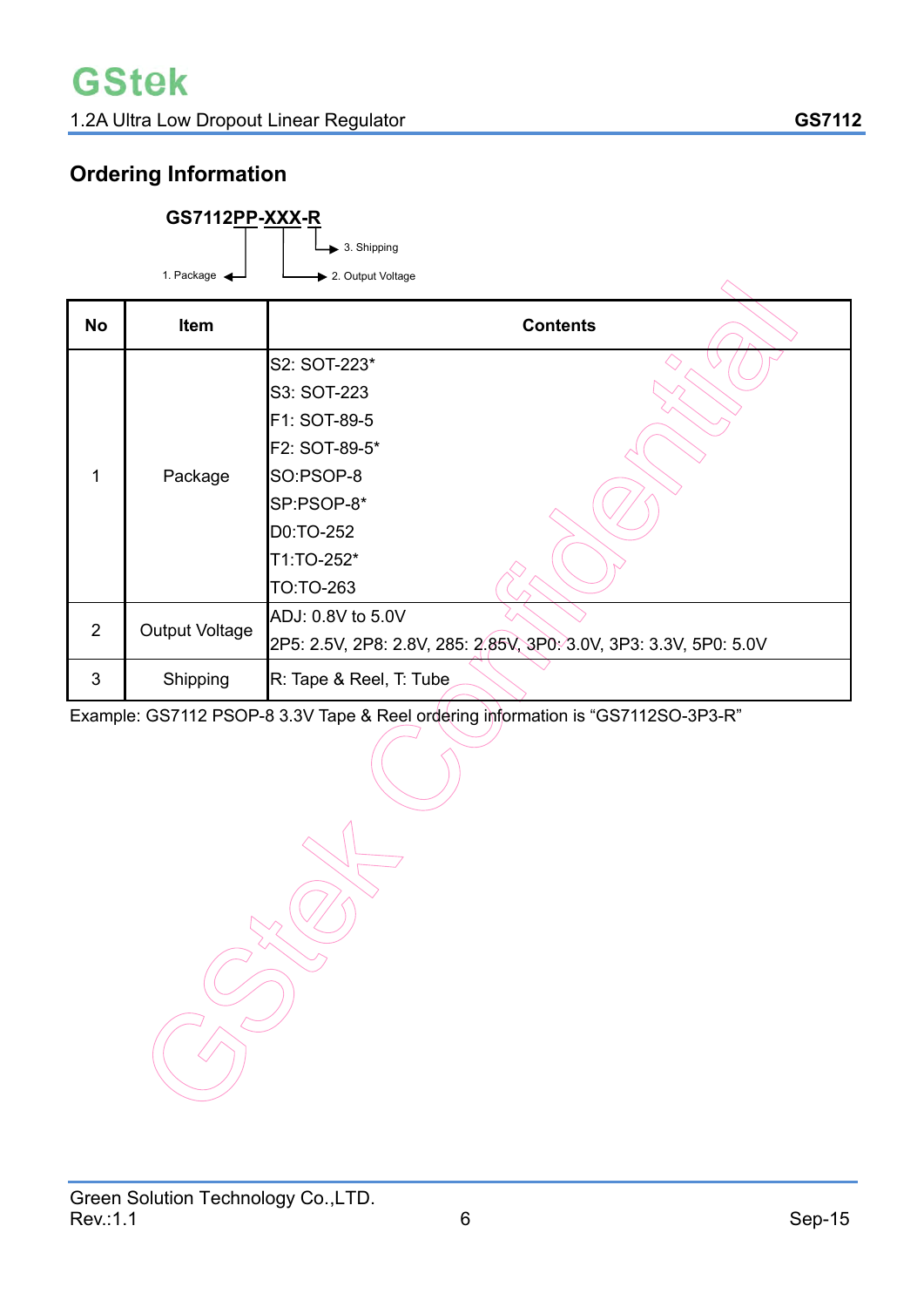# **Absolute Maximum Rating (Note 1)**

| <b>Parameter</b>                                    | Symbol                 | <b>Maximum</b>        | <b>Units</b>         |  |  |  |  |
|-----------------------------------------------------|------------------------|-----------------------|----------------------|--|--|--|--|
| <b>Control Voltage</b>                              | $V_{DD}$               | 7                     | V                    |  |  |  |  |
| Package Power Dissipation at $T_A \leq 25^{\circ}C$ | $P_{D}$ sot-223        | 741                   | mW                   |  |  |  |  |
| Package Power Dissipation at $T_A \leq 25^{\circ}C$ | $P_{D_8O T-89-5}$      | 500                   | mW                   |  |  |  |  |
| Package Power Dissipation at $T_A \leq 25^{\circ}C$ | $P_{D_PSOP-8}$         | 1333                  | mW                   |  |  |  |  |
| Package Power Dissipation at $T_A \leq 25^{\circ}C$ | $P_{D_TO-252}$         | 1333                  | mW                   |  |  |  |  |
| Package Power Dissipation at $T_A \leq 25^{\circ}C$ | $P_{D\_TO-263}$        | 1600                  | mW                   |  |  |  |  |
| <b>Junction Temperature</b>                         | $T_{\rm J}$            | $-45 - 150$           | $\mathrm{C}^{\circ}$ |  |  |  |  |
| Storage Temperature                                 | ${\sf T}_{\text{STG}}$ | $\leftarrow 65 - 150$ | $^{\circ}C$          |  |  |  |  |
| Lead Temperature (Soldering) 10S                    | $T_{LEAD}$             | 260                   | $^{\circ}C$          |  |  |  |  |
| ESD (Human Body Mode) (Note 2)                      | $V_{ESD\_HBM}$         | 2K                    | V                    |  |  |  |  |
| ESD (Machine Mode) (Note 2)                         | $V_{ESD\_MM}$          | 200                   | V                    |  |  |  |  |
| <b>Thermal Information (Note 3)</b>                 |                        |                       |                      |  |  |  |  |

# **Thermal Information (Note 3)**

| <b>Parameter</b>                              | Symbol               | Limits | <b>Units</b>  |
|-----------------------------------------------|----------------------|--------|---------------|
| <b>Thermal Resistance Junction to Ambient</b> | $\theta$ JA SQT-223  | 135    | °C/W          |
| <b>Thermal Resistance Junction to Ambient</b> | $\theta$ JA_SOT-89-5 | 200    | °C/W          |
| Thermal Resistance Junction to Ambient        | $\theta$ JA PSOP-8   | 75     | °C/W          |
| <b>Thermal Resistance Junction to Ambient</b> | $\Theta$ JA_TO-252   | 75     | °C/W          |
| Thermal Resistance Junction to Ambient        | $\theta$ JA TO-263   | 62.5   | $\degree$ C/W |

# **Recommend Operating Condition (Note 4)**

 $\begin{matrix} \sim \ \sim \ \sim \end{matrix}$ 

| <b>Parameter</b>       | Symbol   | Limits                        | Units  |
|------------------------|----------|-------------------------------|--------|
| <b>Control Voltage</b> | $V_{DD}$ | $(VOUT+VDROPOUT)$ < VDD < 6.5 |        |
| Junction Temperature,  |          | $-40 \sim 125$                | $\sim$ |
| Ambient Temperature    | IΑ       | $-40 \sim 85$                 | $\sim$ |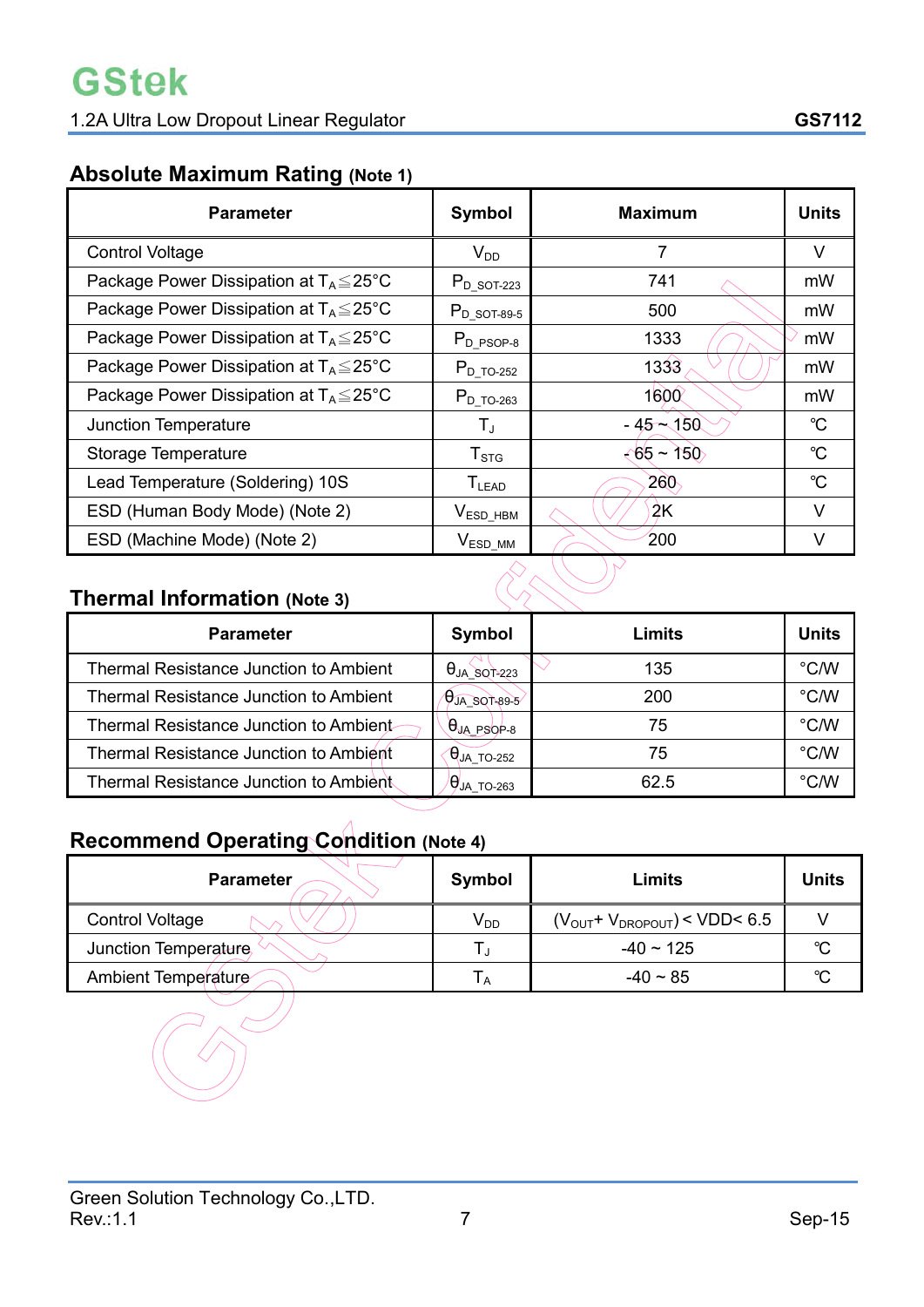# **Electrical Characteristics**

 $V_{IN} = V_{OUT} + 1V$ ,  $I_{OUT} = 0.1$ mA,  $C_{VDD} = 4.7 \mu F$ ,  $C_{OUT} = 4.7 \mu F$ ,  $T_A = 25^{\circ}C$ , unless otherwise specified.

| <b>Parameter</b>                         |                                        | <b>Symbol</b>                                | <b>Test Conditions</b>                           |                     | Min                                                                  | Typ. | <b>Max</b>    | <b>Units</b> |
|------------------------------------------|----------------------------------------|----------------------------------------------|--------------------------------------------------|---------------------|----------------------------------------------------------------------|------|---------------|--------------|
| Input Voltage                            |                                        | $V_{DD}$                                     |                                                  |                     | $V_{\text{OUT}} + V_{\text{DROPOUT}}$<br>$(V_{DD}$ must $\geq$ 2.3V) |      | 6.5           | $\vee$       |
| Output Voltage accuracy                  |                                        | $V_{O}$                                      |                                                  |                     | $-2$                                                                 |      | $\mathcal{L}$ | $\%$         |
|                                          | Adjustable input<br>voltage(Note 5, 9) |                                              | $I_{\text{OUT}}=0.1 \text{mA}$                   |                     | 0.784                                                                | 0.8  | 0.816         | $\vee$       |
| Dropout Voltage                          |                                        | <b>V</b> <sub>DROP</sub>                     | $IO=1000mA, VO=3.3V$                             |                     |                                                                      | 400  | 550           | mV           |
| (Note 6)                                 |                                        |                                              | $IO=1200mA, VO=3.3V$                             |                     |                                                                      | 500  | 650           | mV           |
| <b>Current limit</b>                     |                                        | I <sub>LIMIT</sub>                           |                                                  |                     |                                                                      | 1.6  |               | A            |
| Short current limit<br>(Note 7)          |                                        | $I_{SC}$                                     | $V_{\Omega}$ < 0.2                               |                     |                                                                      | 100  |               | <b>mA</b>    |
| <b>Quiescent Current</b>                 |                                        | $I_{\mathsf{Q}}$                             |                                                  |                     |                                                                      | 85   | 120           | uA           |
| Line Regulation                          |                                        | $V_{R-LINE}$                                 | $I_0$ =1mA, $V_{DD}$ = $V_0$ +1 $V_2$<br>to 6.5V |                     | 40.2                                                                 |      | 0.2           | %N           |
|                                          | Load Regulation                        |                                              |                                                  | $IO=1$ mA to 1000mÁ |                                                                      | 60   | 80            | mV           |
| POR threshold                            |                                        |                                              |                                                  |                     |                                                                      | 2.1  |               | $\vee$       |
| EN<br>Threshold                          | Logic-Low<br>Voltage                   | $\mathsf{V}_{\mathsf{EN}\text{-}\mathsf{L}}$ |                                                  |                     |                                                                      |      | 0.4           | $\vee$       |
| (Note 8,9)                               | Logic-High<br>Voltage                  | $V_{EN-H}$                                   |                                                  |                     | 1.4                                                                  |      |               |              |
| <b>EN Input Bias</b><br>Current (Note 9) |                                        | $I_{EN}$                                     | V <sub>EN</sub> F5V                              |                     |                                                                      | 0.3  | 1             | uA           |
| Over temperature                         |                                        | $T_{SD}$                                     |                                                  |                     |                                                                      | 160  |               | $\mathrm{C}$ |
| shutdown                                 |                                        |                                              |                                                  |                     |                                                                      |      |               |              |
| Return temperature                       |                                        |                                              |                                                  |                     |                                                                      | 130  |               | $\mathrm{C}$ |
|                                          |                                        | <b>PSRR</b>                                  | $f=1kHz$                                         |                     |                                                                      | 50   |               | dB           |
| Power supply rejection                   |                                        |                                              | $b = 100 \text{mA}$                              | $f=20KHz$           |                                                                      | 22   |               |              |

**Note 1**. Stresses listed as the above "Absolute Maximum Ratings" may cause permanent damage to the device. These are for stress ratings. Functional operation of the device at these or any other conditions beyond those indicated in the operational sections of the specifications is not implied. Exposure to absolute maximum rating conditions for extended periods may remain possibility to affect device reliability.

- **Note 2.** Devices are ESD sensitive. Handling precaution recommended.
- **Note 3.**  $\theta_{JA}$  is measured in the natural convection at  $T_A=25^\circ\text{C}$  on a high effective thermal conductivity test board (4 Layers, 2S2P) of JEDEC 51-7 thermal measurement standard.
- **Note 4.** The device is not guaranteed to function outside its operating conditions.

**Note 5.** SOT-89-5\*, PSOP-8 and PSOP-8\* Package.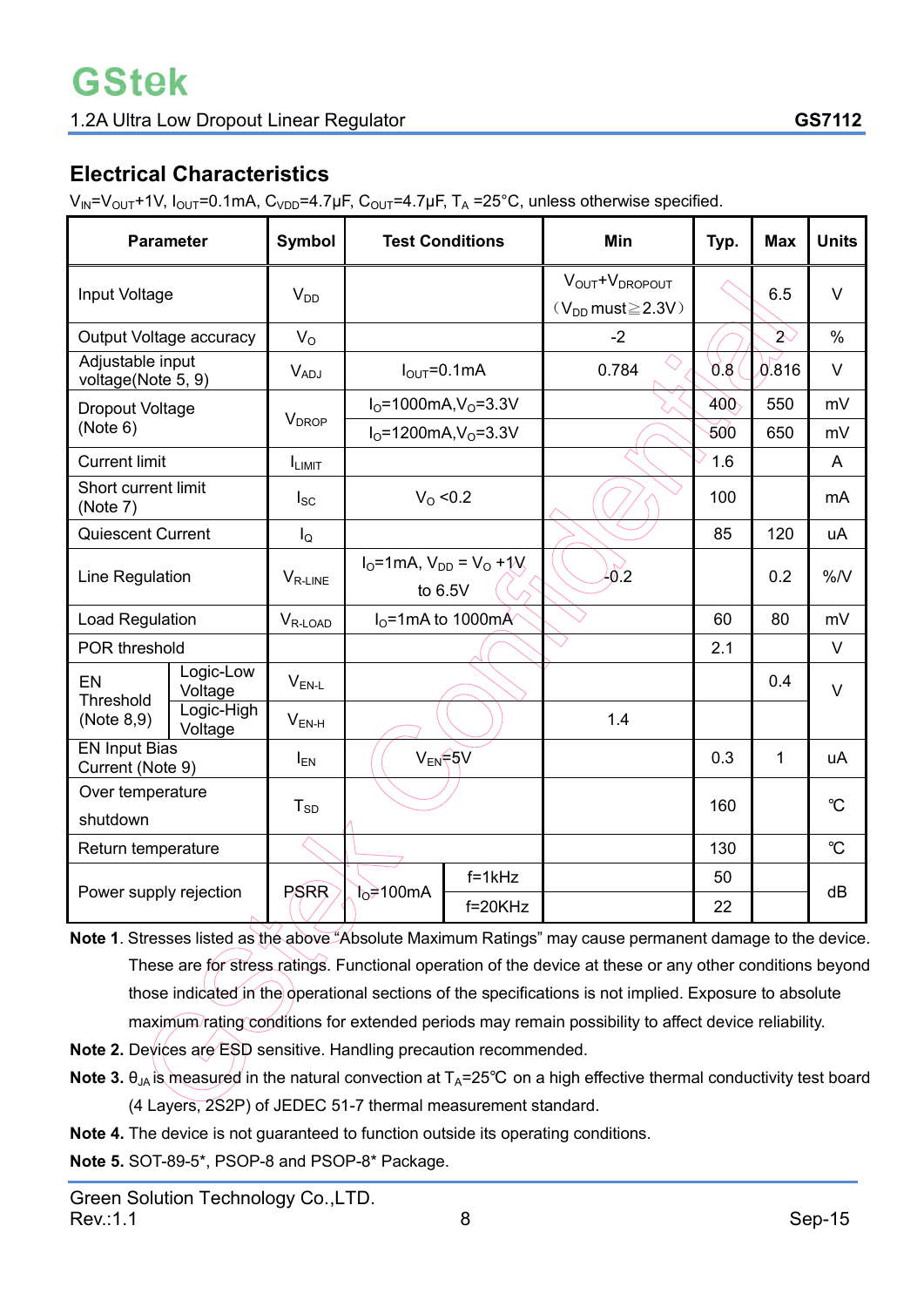# **GStek**

## 1.2A Ultra Low Dropout Linear Regulator **GS7112**

**Note 6.** The Dropout voltage is defined as  $V_{\text{IN}}-V_{\text{OUT}}$ , which is measured when  $V_{\text{OUT}}$  is 0.98\* $V_{\text{OUT(NORMAL)}}$ .

**Note 7.** If V<sub>OUT</sub> is detected as <0.2V, then Io is restricted to typical 100mA.

**Note 8.** SOT-89-5, SOT-89-5\*, PSOP-8 and PSOP-8\* Package.

**Note 9.** 5 Pin application.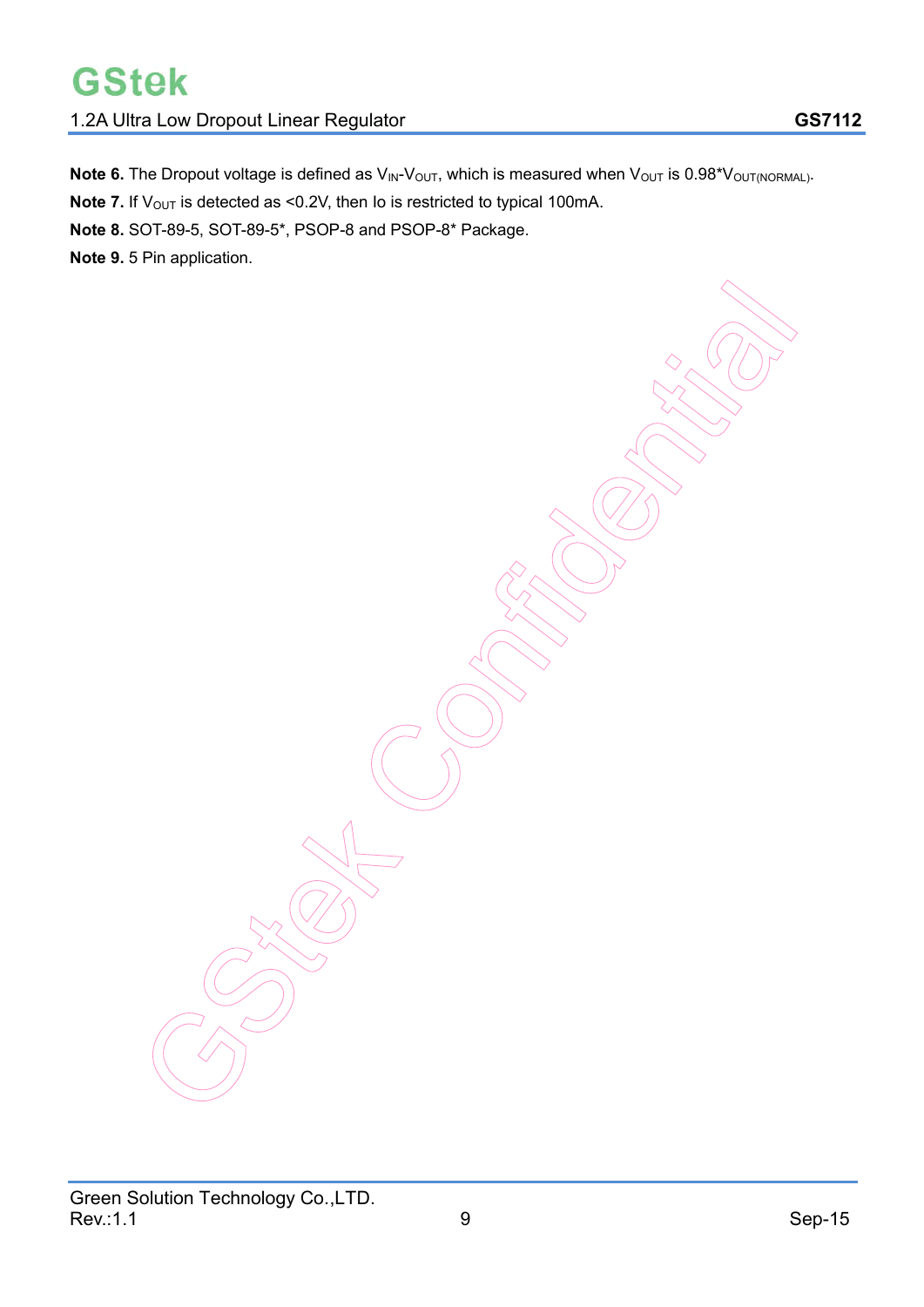# **Typical Characteristics**

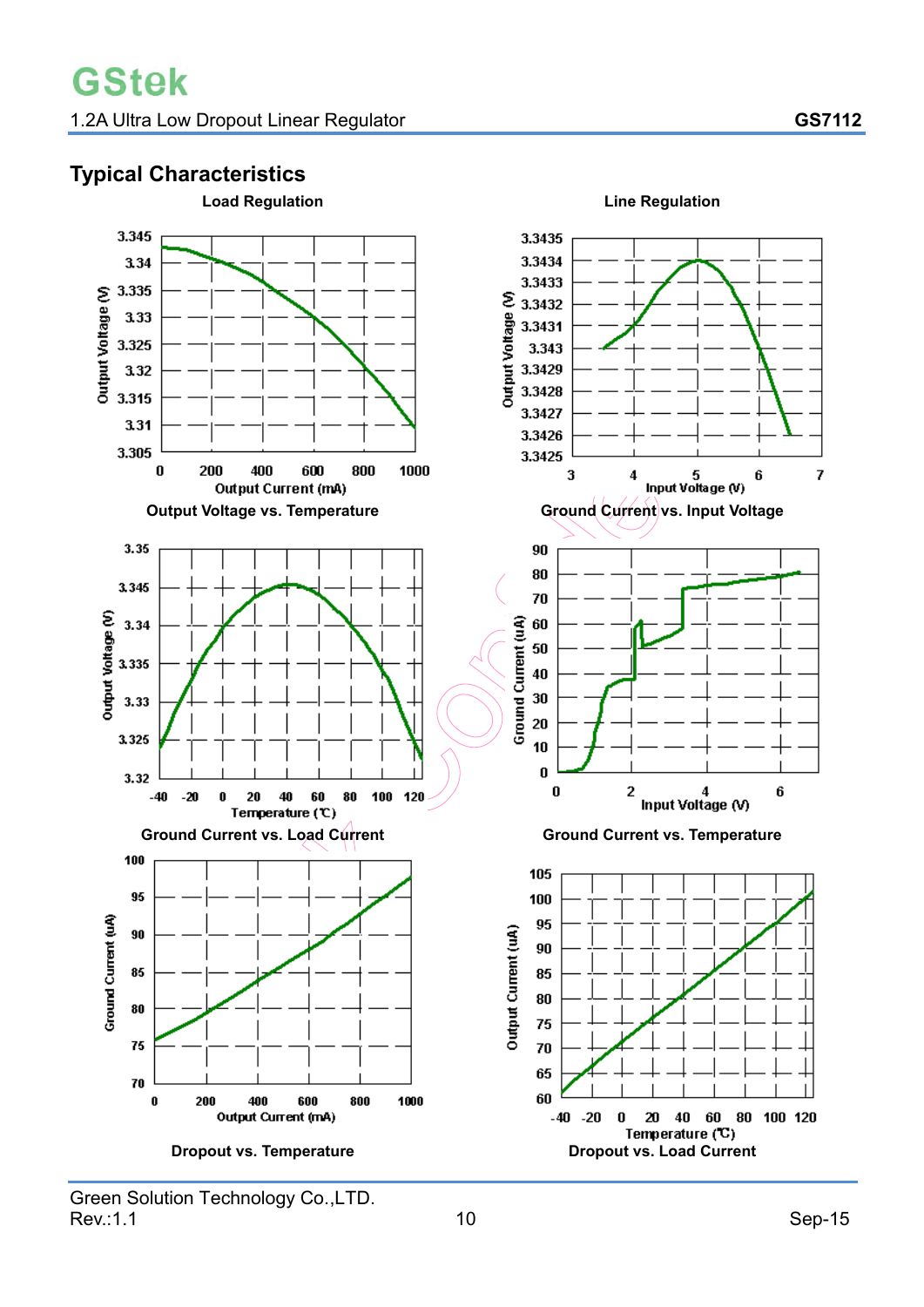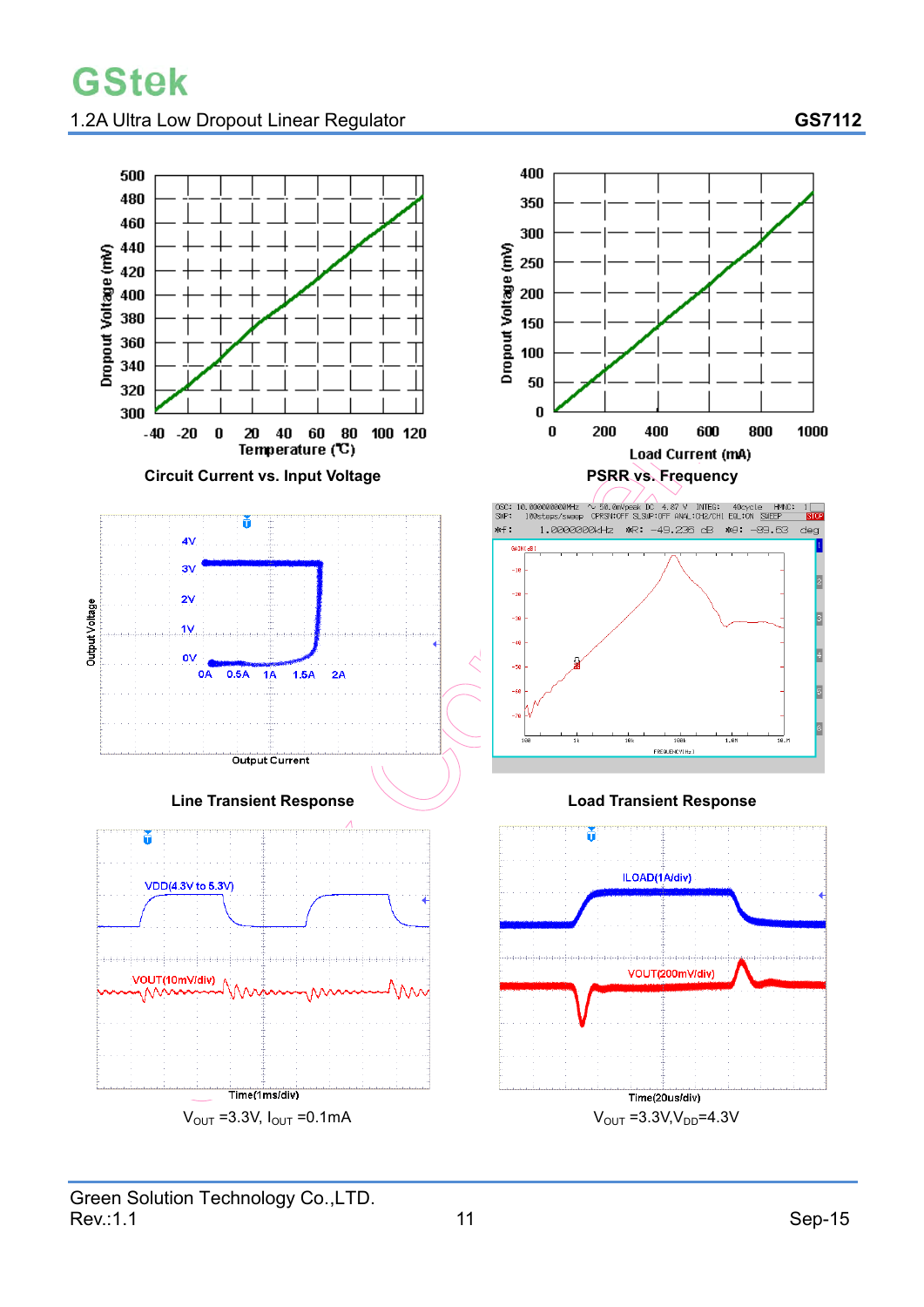## **Application Information**

#### **Power-on-Reset**

The GS7112 features a power-on-reset control through monitor the supply voltage to prevent wrong operation. Only after the supply voltage exceed its rising POR threshold voltage, the regulator is to be initiated and starts up.

#### **Build-In Soft-Start**

An internal soft-start function controls rise rate of the output voltage to limit the current surge at start-up. The typical soft-start interval is about 0.5mS.

#### **Current Limit**

The GS7112 contains a foldback over current protection function. It allows the output current to reach the maximum value of 1.6A. Then further decreases in the load resistance reduce both the load current and the load voltage. The main advantage of foldback limiting is less power dissipation in the pass transistor under shortedload conditions. During startup, the current limit value is set to high, thus GS7112 can operate in full load condition. After startup, the current limit value is set to normal value, so the pass transistor is protected well.

#### **Thermal-Shutdown Protection**

Thermal Shutdown protects GS7112 from excessive power dissipation. If the die temperature exceeds 160°C, the pass transistor is shut off.30 $\degree$ C of hysteresis prevents the regulator from turning on until the die temperature drops to 130°C.

## **Output Capacitor selection**

The GS7112 is specifically designed to employ ceramic output capacitor as low as 4.7uF. Place the capacitors physically as close as possible to the device with wide and direct PCB traces.

#### **Input Capacitor selection**

Bypass VDD to ground with a 4.7uF or greater capacitor. Ceramic.  $t$ antalum or aluminum electrolytic capacitors may be selected for input capacitor. However ceramic capacitors are recommended due to their significant cost and space savings. Place the capacitors physically as close as possible to the device with wide and direct PCB traces.  $\sim$ 

**Power Dissipation and Layout Considerations**  Although internal thermal limiting function is integrated in GS7112, continuously keeping the junction near the thermal shutdown temperature may possibly affect device reliability. For continuous operation, it is highly recommended to keep the junction temperature below the maximum operation junction temperature 125°C for maximum reliability.

The power dissipation definition in device is:

 $P_D = (V_{IN} - V_{OUT}) \times I_{OUT} + V_{DD} \times I_{Q}$ 

The maximum power dissipation can be calculated as:

 $P_{D(MAX)} = (T_{J(MAX)} - T_A) / \theta_{JA}$ 

Where  $T_{J(MAX)}$  is the maximum operation junction temperature 125 $^{\circ}$ C, T<sub>A</sub> is the ambient temperature and the  $\theta_{JA}$  is the junction to ambient thermal resistance.

The thermal resistance  $\theta_{JA}$  for PSOP-8 package is 75°C/W on the standard JEDEC 51-7 (4 layers, 2S2P) thermal test board. The copper thickness is 2oz. The maximum power dissipation at  $T_A$  = 25°C can be calculated by following formula:

 $P_{D(MAX)} = (125^{\circ}C - 25^{\circ}C) / (75^{\circ}C/W) = 1.33W$ (SOP-8 Exposed Pad on the minimum layout)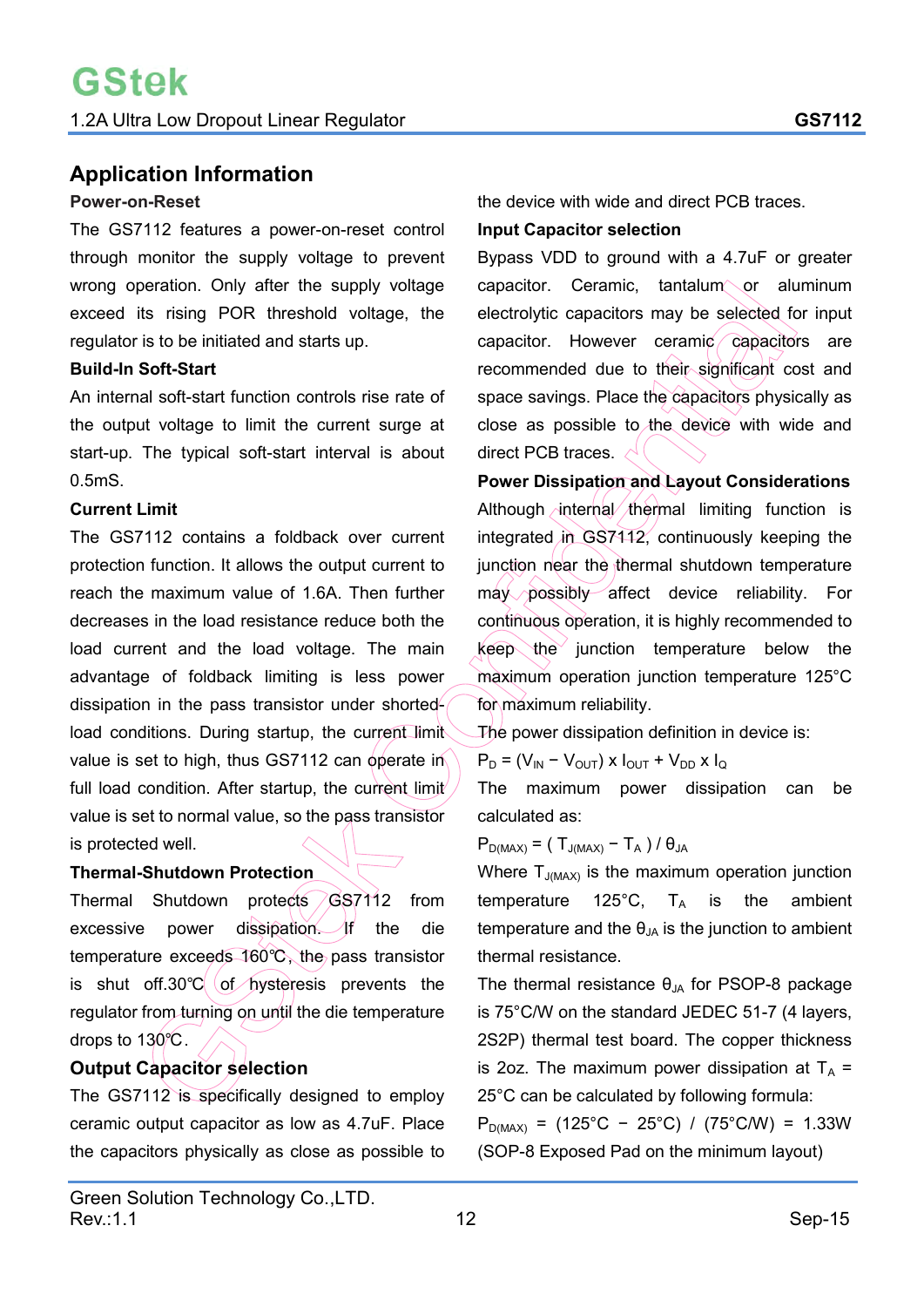## 1.2A Ultra Low Dropout Linear Regulator **GS7112**

The thermal resistance  $\theta_{JA}$  of PSOP-8 is determined by the package design and the PCB design. Copper plane under the exposed pad is an effective heat sink and is useful for improving thermal conductivity. As shown in Figure 3, the amount of copper area to which the PSOP-8 is mounted affects thermal performance. When mounted to the standard PSOP-8 pad (Figure 3a),  $\theta_{JA}$  is 75°C/W. Adding copper area of pad under the PSOP-8 Figure 3b) reduces the  $\theta_{JA}$  to 54°C/W. Even further, increasing the copper area of pad to 70mm2 (Figure 3c) reduces the  $\theta_{JA}$  to 49°C/W.



Figure 3 (c) Copper Area =  $70$ mm<sup>2</sup>,  $\theta$ <sub>JA</sub> = 49°C/W Figure 3  $\theta$ JA vs. Different Cooper Area Layout Design And Figure 4 shows a curve for the  $\theta_{JA}$  of the PSOP-8 package for different copper area sizes using a typical PCB with 2oz copper in still air.



The maximum power dissipation depends on operating ambient temperature or fixed  $T_{J(MAX)}$ and thermal resistance  $\theta_{JA}$ . For GS7112 packages, the Figure 5 of derating curves allows the designer to see the effect of rising ambient temperature on the maximum power allowed.



Figure 5 Derating Curve for Packages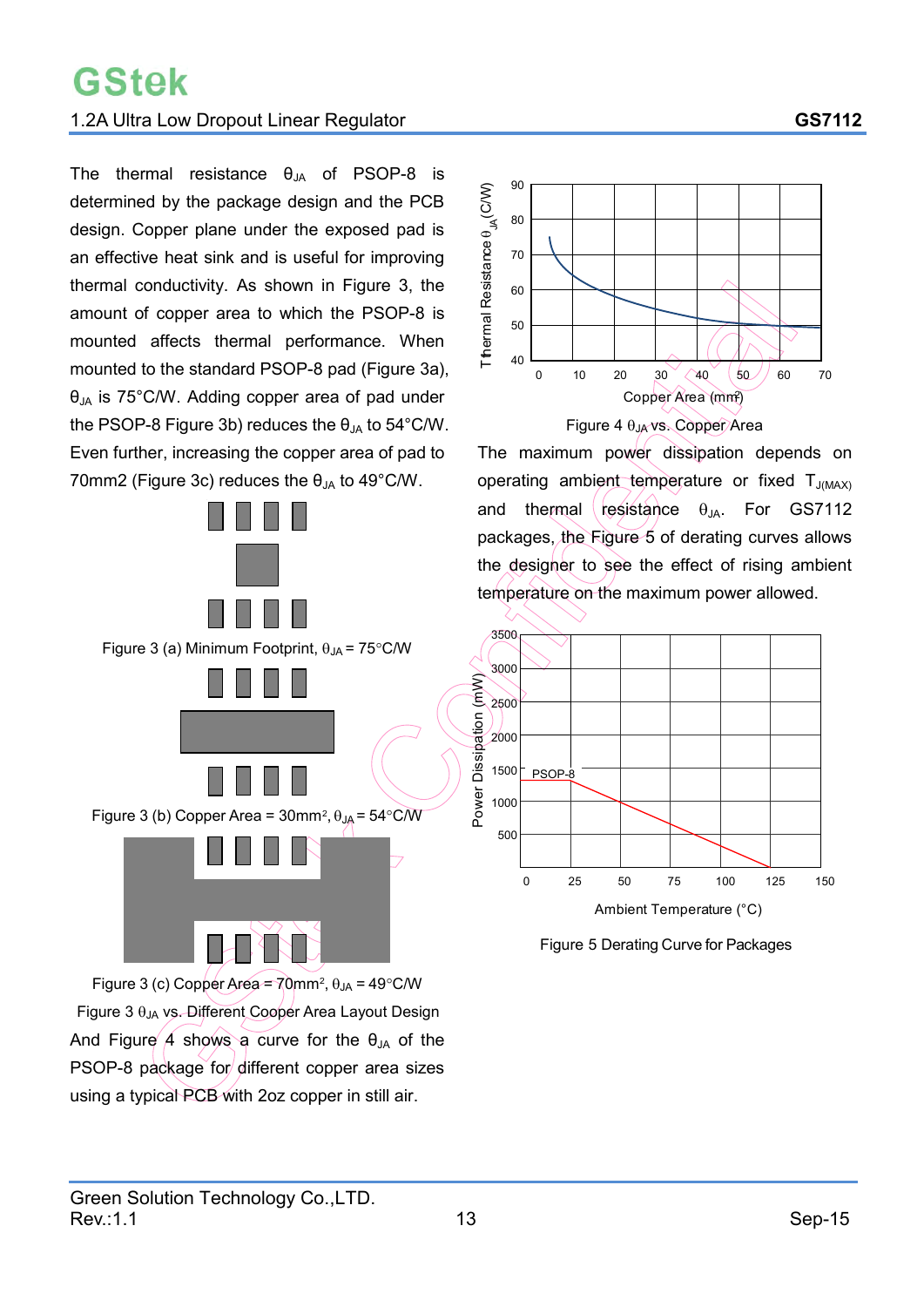# **Package Dimensions, SOT-89-5**



**Note** 

1.Min.: Minimum dimension specified.

2.Max.: Maximum dimension specified.

3.REF.: Reference. Normal/Regular dimension specified for reference.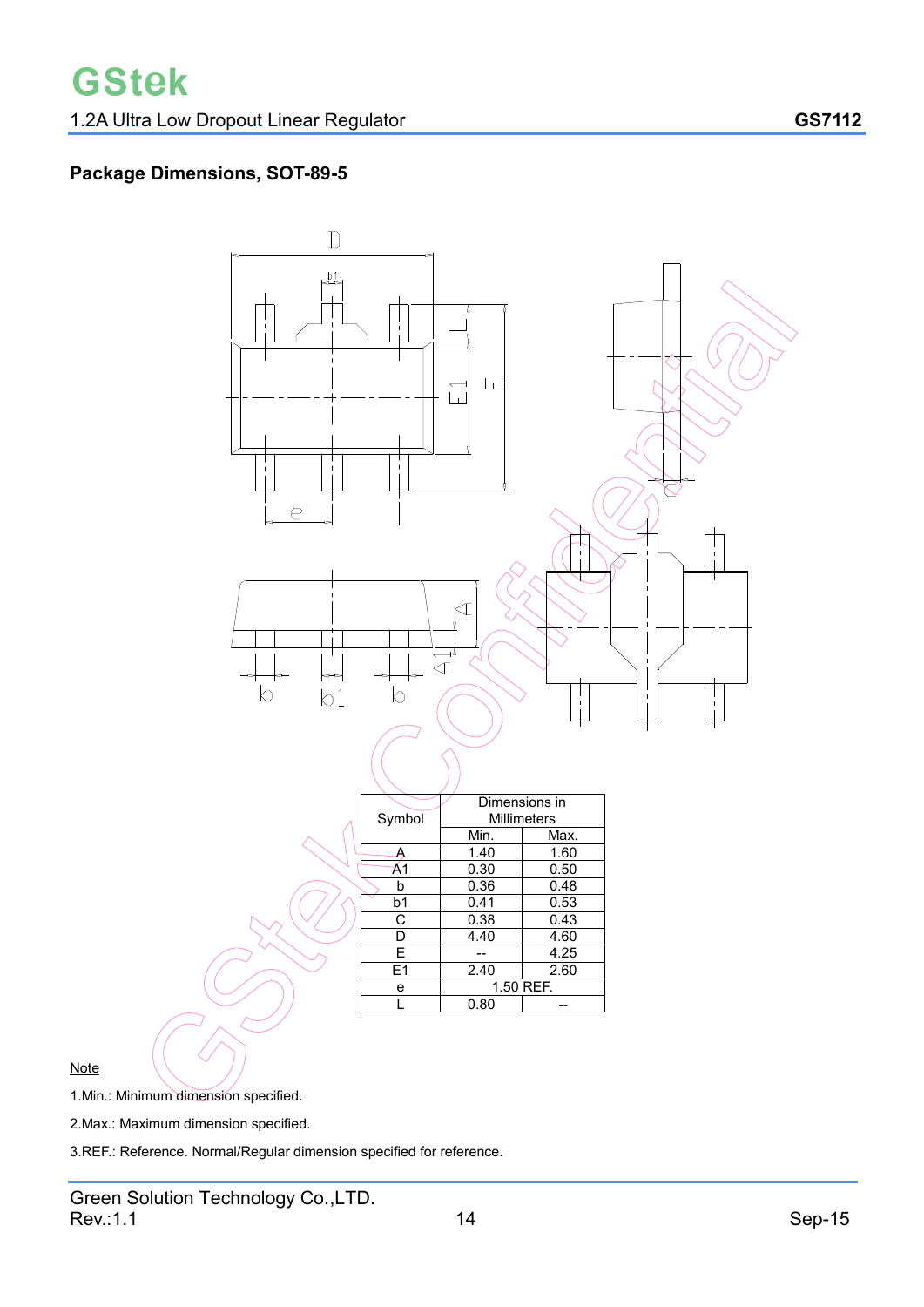## **Package Dimensions, SOT-223**



- 1. Min.: Minimum dimension specified.
- 2. Max.: Maximum dimension specified.
- 3. REF.: Reference. Normal/Regular dimension specified for reference.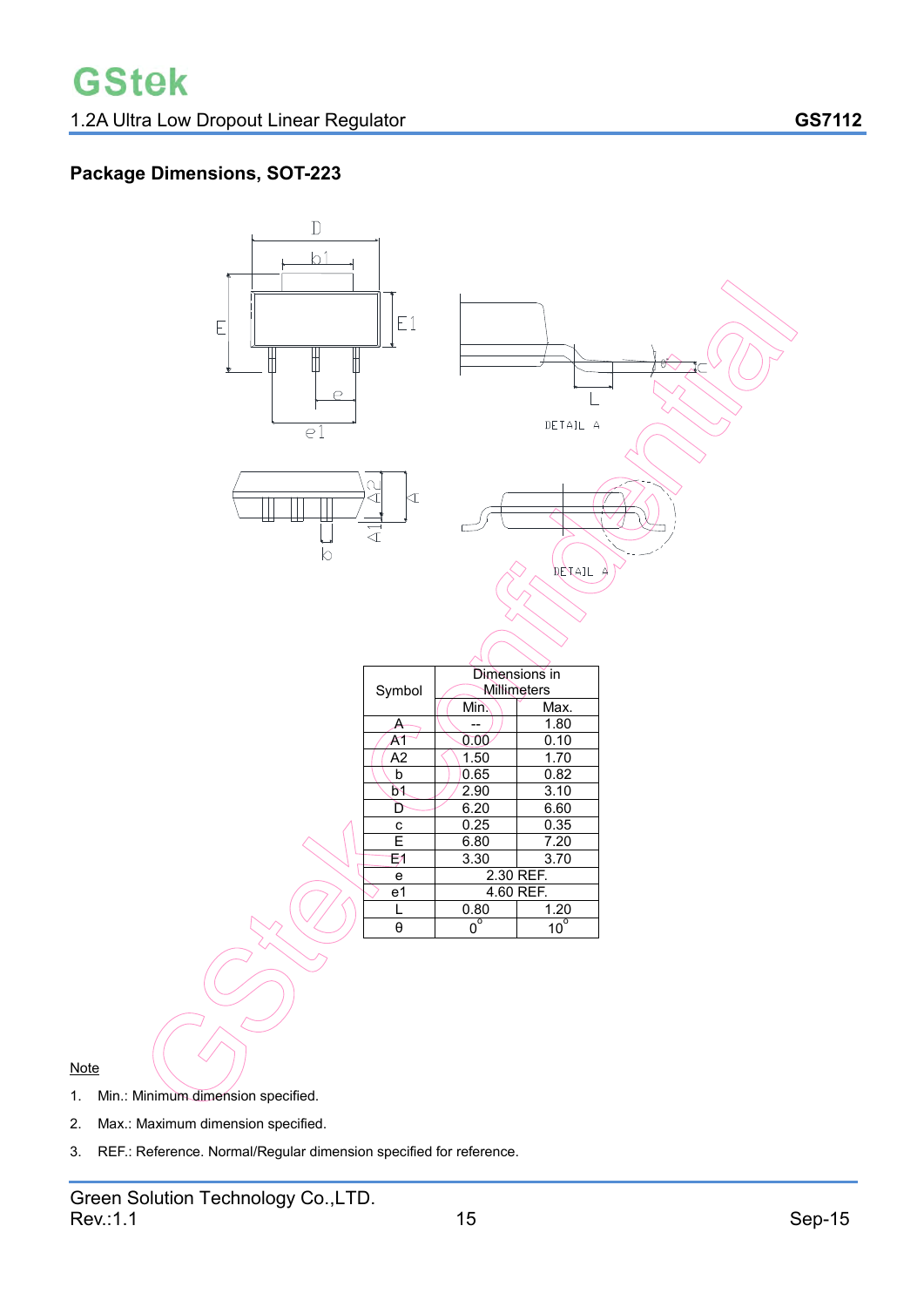# **Package Dimensions, PSOP-8(S)**



- 1. Min.: Minimum dimension specified.
- 2. Max.: Maximum dimension specified.
- 3. REF.: Reference. Normal/Regular dimension specified for reference.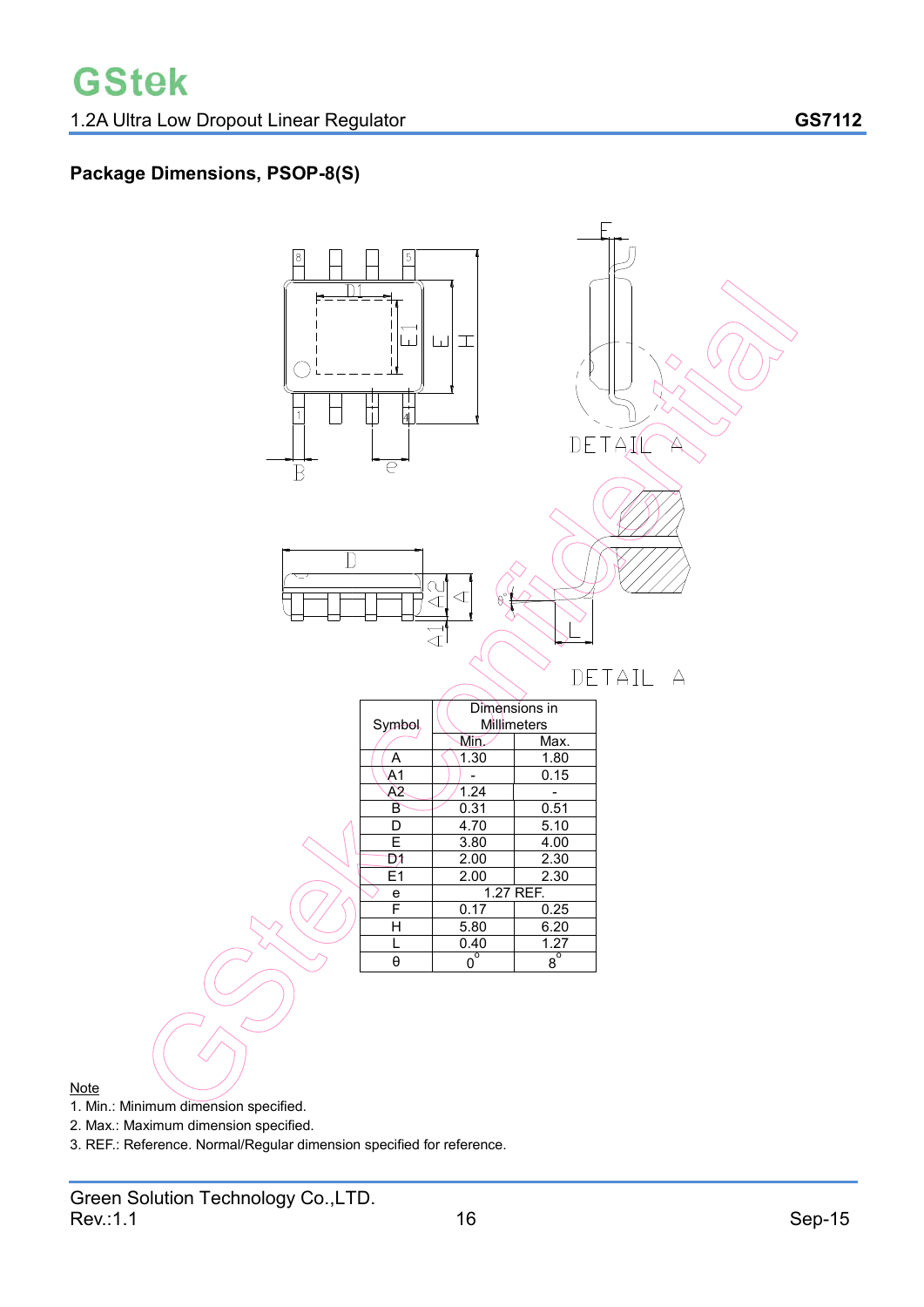## **Package Dimensions, TO-252**



- 1. Min.: Minimum dimension specified.
- 2. Max.: Maximum dimension specified.
- 3. REF.: Reference. Normal/Regular dimension specified for reference.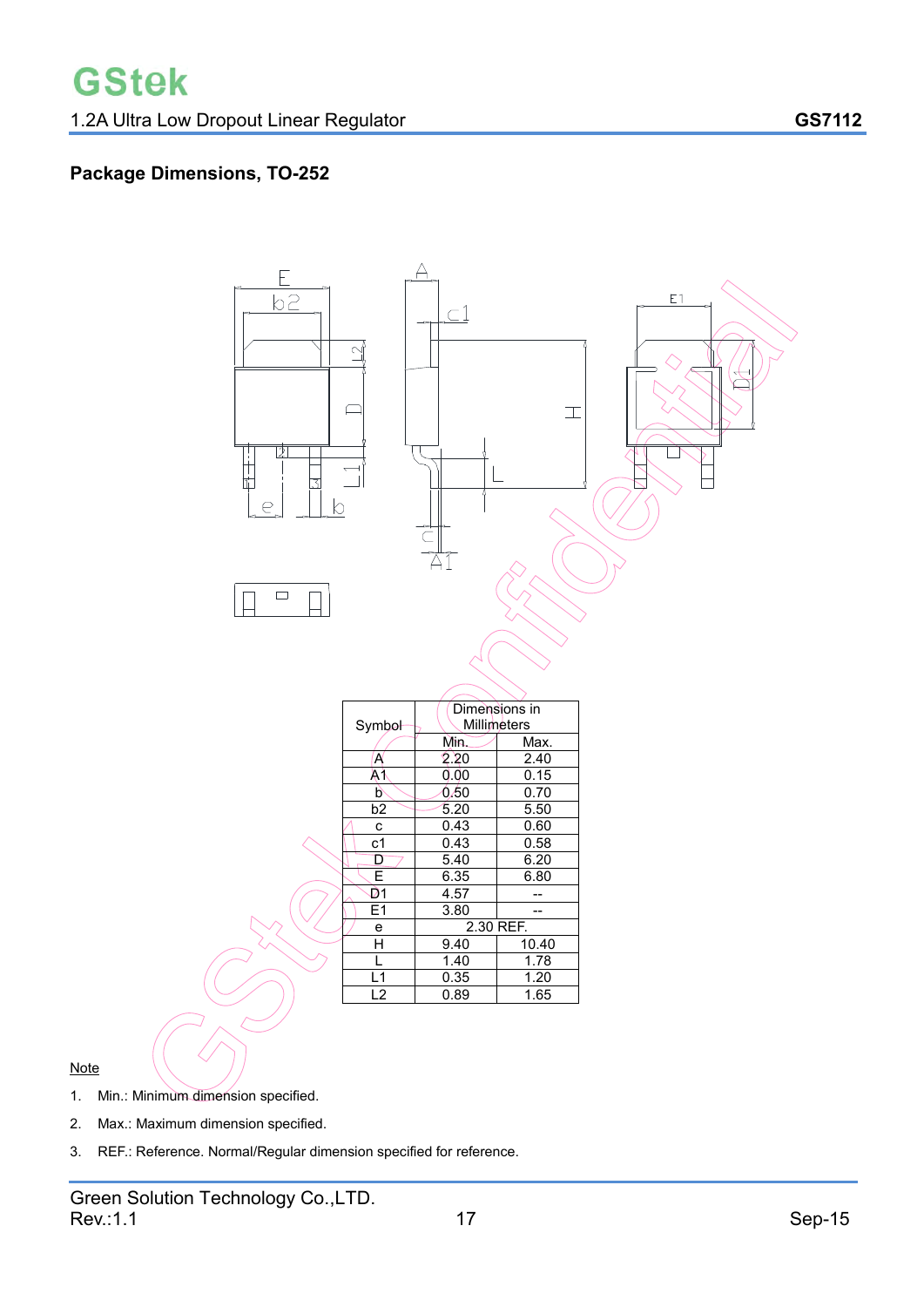## **Package Dimensions, TO-263**



- 1. Min.: Minimum dimension specified.
- 2. Max.: Maximum dimension specified.
- 3. REF.: Reference. Normal/Regular dimension specified for reference.